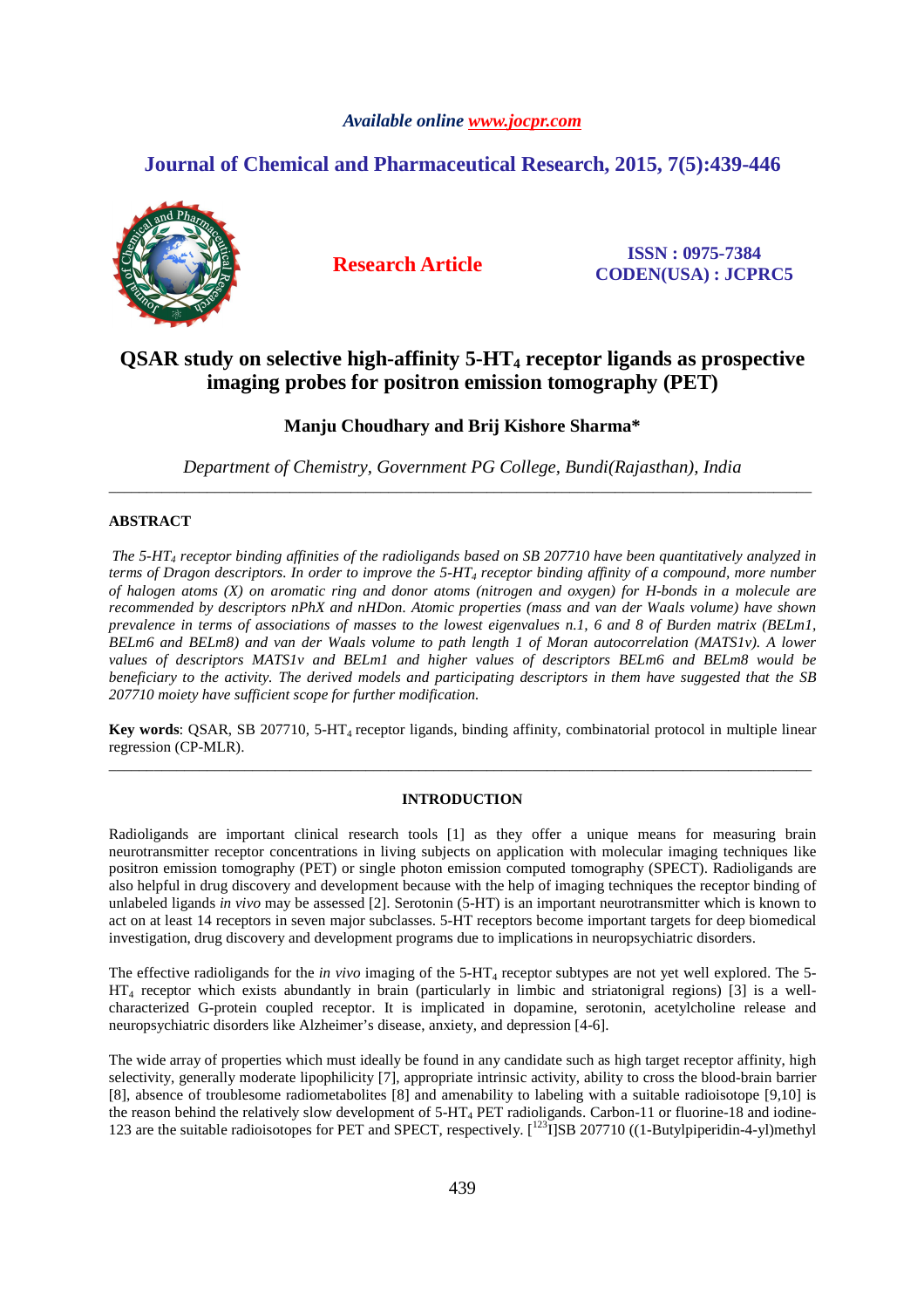8-amino-7-iodo-2,3-dihydrobenzo[*b*][1,4]dioxine-5-carboxylate) is an exceptionally high-affinity 5-HT<sub>4</sub> receptor antagonist  $[11,12]$  which provided the first demonstration of  $5-HT<sub>4</sub>$  receptor imaging in primate brain in vivo [13]. The analogs of SB 207710, labeled with either carbon-11 or fluorine-18 in the terminal N-alkyl group, has shown promise for PET imaging in animal [14] and human subjects [15,16].

*\_\_\_\_\_\_\_\_\_\_\_\_\_\_\_\_\_\_\_\_\_\_\_\_\_\_\_\_\_\_\_\_\_\_\_\_\_\_\_\_\_\_\_\_\_\_\_\_\_\_\_\_\_\_\_\_\_\_\_\_\_\_\_\_\_\_\_\_\_\_\_\_\_\_\_\_\_\_*

A synthetic study has been carried out by Xu *et al.* with the aim to develop prospective PET radioligands for the imaging of brain 5-HT4 receptor incorporating structural modifications to the high-affinity 5-HT4 antagonist SB 207710 and these analogs were evaluated for 5-HT4 receptor binding [17]. The modifications were made mainly on the aryl side of the ester bond to permit possible rapid labeling of the carboxylic acid component with a positron emitter, either carbon-11 or fluorine-18, and included replacement of the aryl halo group and/or alkylation of the aryl amino group, opening of the dioxan ring, and manipulation of the N-alkyl chain length. In view of the importance of 5-HT4 receptor ligands in the clinical management of several disorders, a quantitative structure– activity relationship is attempted on the binding affinities of these novel 5-HT<sub>4</sub> ligands. The present study is aimed at rationalizing the substituent variations of these analogues to provide insight for the future endeavours.

## **EXPERIMENTAL SECTION**

#### **Chemical structure database and biological activity**

This study comprises a chemical structure database of reported eighteen SB 207710 analogs. The binding affinities of these compounds were determined in binding assays against human recombinant  $5-HT_4$  receptors (h5-HT<sub>4</sub>) expressed in HEK293T cells. The structural variations and the binding affinities of titled compounds have been given in Table 1. The reported activity data has been used for subsequent QSAR analyses as the response variables. For the purpose of modeling all 18 analogs have been divided into training and test sets. Out of the 18 analogs, nearly one third compounds (05) have been placed in the test set for the validation of derived models. The training and test set compounds are also listed in Table 1.

#### **Theoretical molecular descriptors**

The structures of the compounds under study have been drawn in 2D ChemDraw [18]. The drawn structures were then converted into 3D modules using the default conversion procedure implemented in the CS Chem3D Ultra. The energy of these 3D-structures was minimized in the MOPAC module using the AM1 procedure for closed shell systems. This will ensure a well defined conformer relationship among the compounds of the study. All these energy minimized structures of respective compounds have been ported to DRAGON software [19] for the computation of descriptors for the titled compounds (Table 1). This software offers several hundreds of descriptors from different perspectives corresponding to 0D-, 1D-, and 2D-descriptor modules. The outlined modules comprised of ten different classes, namely, the constitutional (CONST), the topological (TOPO), the molecular walk counts (MWC), the BCUT descriptors (BCUT), the Galvez topological charge indices (GALVEZ), the 2D autocorrelations (2D-AUTO), the functional groups (FUNC), the atom-centered fragments (ACF), the empirical descriptors (EMP), and the properties describing descriptors (PROP). For each of these classes the DRAGON software computes a large number of descriptors which are characteristic to the molecules under multi-descriptor environment. The definition and scope of these descriptor's classes is given in Table 2. The combinatorial protocol in multiple linear regression [20] procedure has been used in the present work for developing QSAR models. Before the application of CP-MLR procedure, all those descriptors which are intercorrelated beyond 0.90 and showing a correlation of less than 0.1 with the biological endpoints (descriptor vs. activity,  $r < 0.1$ ) were excluded. This has reduced the total dataset of the compounds from 468 to 64 descriptors as relevant ones for the binding activity. A brief description of the computational procedure is given below.

#### **Model development**

The combinatorial protocol in multiple linear regression (CP-MLR) is a 'filter' based variable selection procedure for model development in QSAR studies. It involves selected subset regressions. In this procedure a combinatorial strategy with appropriately placed 'filters' has been interfaced with MLR to result in the extraction of diverse structure-activity models, each having unique combination of descriptors from the dataset under study. In this, the contents and number of variables to be evaluated are mixed according to the predefined confines. Here the 'filters' are significance evaluators of the variables in regression at different stages of model development. Of these, filter-1 is set in terms of inter-parameter correlation cutoff criteria for variables to stay as a subset (filter-1, default value 0.3 and upper limit  $\leq 0.79$ ). In this, if two variables are correlated higher than a predefined cutoff value the respective variable combination is forbidden and will be rejected. The second filter is in terms of t-values of regression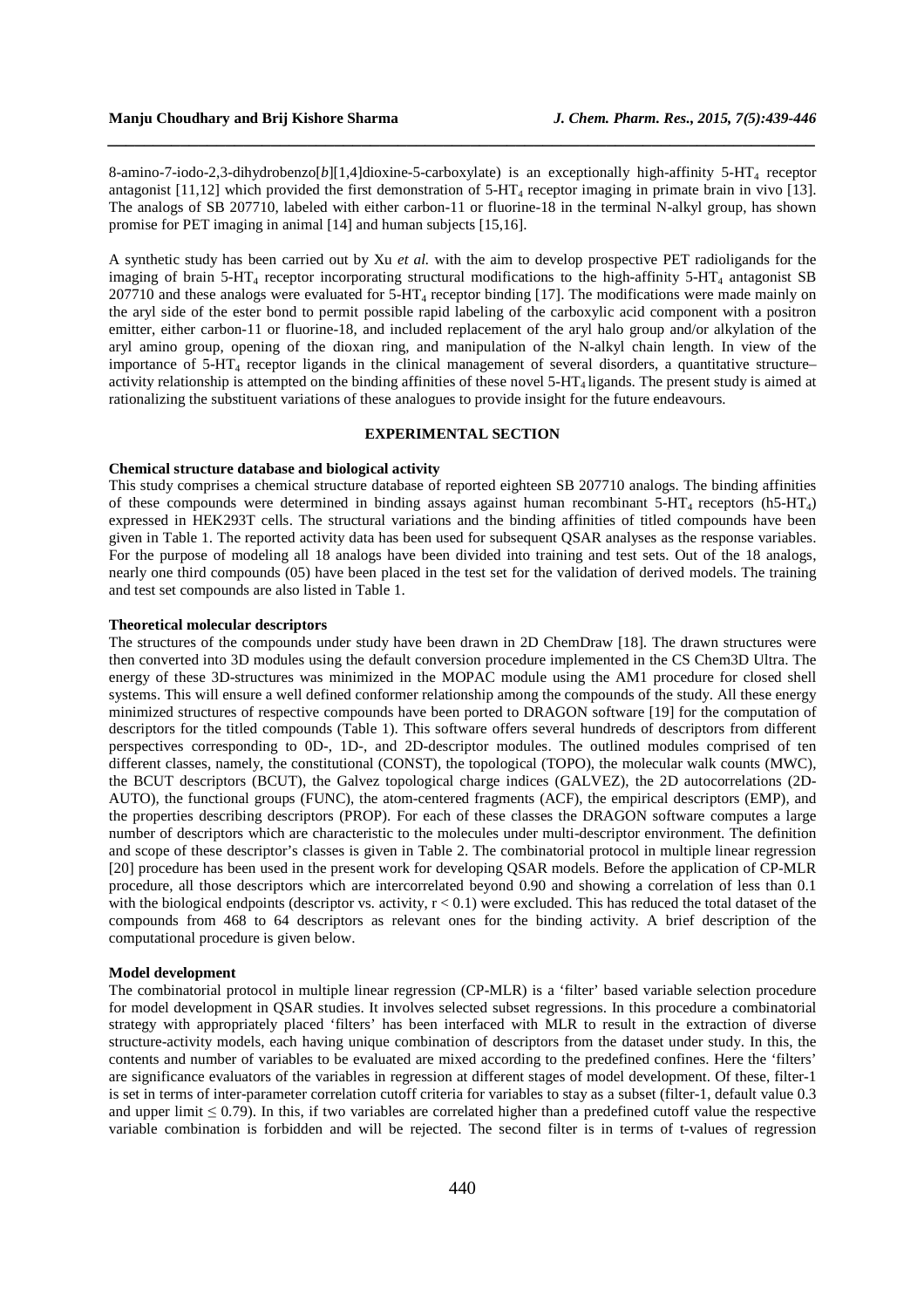coefficients of variables associated with a subset (filter-2, default value 2.0). Here, if the ratio of regression coefficient and associated standard error of any variable is less than a predefined cutoff value then the variable combination will be rejected. Since successive additions of variables to multiple regression equation will increase successive multiple correlation coefficient (r) values, square-root of adjusted multiple correlation coefficient of regression equation, r-bar, has been used to compare the internal explanatory power of models with different number of variables. Accordingly, a filter has been set in terms of predefined threshold level of r-bar (filter-3, default value 0.71) to decide the variables' 'merit' in the model formation. Finally, to exclude false or artificial correlations, the external consistency of the variables of the model have been addressed in terms of cross-validated  $R^2$  or  $Q^2$  criteria from the leave-one-out (LOO) cross-validation procedure as default option (filter-4, default threshold value  $0.3 \leq Q^2$ ≤ 1.0). All these filters make the variable selection process efficient and lead to unique solution. In order to collect the descriptors with higher information content and explanatory power, the threshold of filter-3 was successively incremented with increasing number of descriptors (per equation) by considering the r-bar value of the preceding optimum model as the new threshold for next generation.

*\_\_\_\_\_\_\_\_\_\_\_\_\_\_\_\_\_\_\_\_\_\_\_\_\_\_\_\_\_\_\_\_\_\_\_\_\_\_\_\_\_\_\_\_\_\_\_\_\_\_\_\_\_\_\_\_\_\_\_\_\_\_\_\_\_\_\_\_\_\_\_\_\_\_\_\_\_\_*

#### **Model validation**

In this study, the data set is divided into training set for model development and test set for external prediction. Goodness of fit of the models was assessed by examining the multiple correlation coefficient (r), the standard deviation (s), the F*-*ratio between the variances of calculated and observed activities (F). A number of additional statistical parameters such as the Akaike's information criterion, AIC [21,22], the Kubinyi function, FIT [23,24], and the Friedman's lack of fit, LOF [25] (Eqs. 1-3) have also been derived to evaluate the best model.

$$
AIC = \frac{RSS \times (n+p')}{(n-p')^2}
$$
 (1)

$$
FIT = \frac{r^2 \times (n - k - 1)}{(n + k^2) \times (1 - r^2)}
$$
 (2)

$$
LOF = \frac{RSS}{\left[1 - \frac{k(d+1)}{n}\right]^2}
$$
 (3)

where, RSS is the sum of the squared differences between the observed and the estimated activity values, k is the number of variables in the model, p' is the number of adjustable parameters in the model, and d is the smoothing parameter. The AIC takes into account the statistical goodness of fit and the number of parameters that have to be estimated to achieve that degree of fit. The FIT, closely related to the F-value (Fisher ratio), was proved to be a useful parameter for assessing the quality of the models. The main disadvantage of the F-value is its sensitivity to changes in k (the number of variables in the equation, which describe the model), if k is small, and its lower sensitivity if k is large. The FIT criterion has a low sensitivity toward changes in k-values, as long as they are small numbers, and a substantially increasing sensitivity for large k-values. The model that produces the minimum value of AIC and the highest value of FIT is considered potentially the most useful and the best. The LOF takes into account the number of terms used in the equation and is not biased, as are other indicators, toward large numbers of parameters. A minimum LOF value infers that the derived model is statistically sound.

The internal validation of derived model was ascertained through the cross-validated index,  $Q^2$ , from leave-one-out and leave-five-out procedures. The LOO method creates a number of modified data sets by taking away one compound from the parent data set in such a way that each observation has been removed once only. Then one model is developed for each reduced data set, and the response values of the deleted observations are predicted from these models. The squared differences between predicted and actual values are added to give the predictive residual sum of squares, PRESS. In this way, PRESS will contain one contribution from each observation. The crossvalidated  $\hat{Q}_{\text{LOO}}^2$  value may further be calculated as

$$
Q_{LOO}^2 = 1 - PRESS / SSY \tag{4}
$$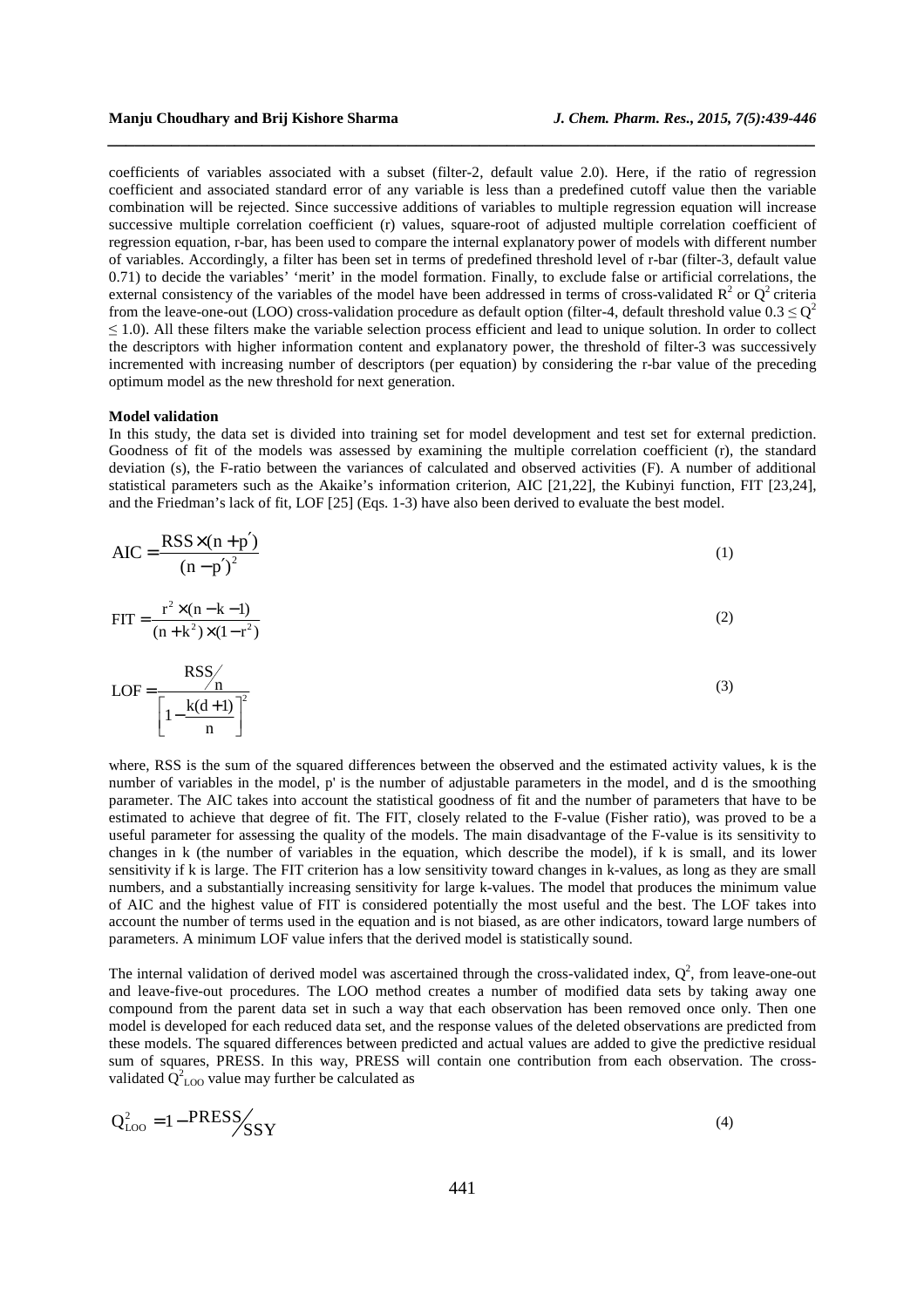### **Manju Choudhary and Brij Kishore Sharma** *J. Chem. Pharm. Res., 2015, 7(5):439-446*

where, SSY represents the variance of the observed activities of molecules around the mean value. In leave-five-out procedure, a group of five compounds is randomly kept outside the analysis each time in such a way that all the compounds, for once, become the part of the predictive groups. A value greater than 0.5 of  $Q^2$ -index hints toward a reasonable robust model.

*\_\_\_\_\_\_\_\_\_\_\_\_\_\_\_\_\_\_\_\_\_\_\_\_\_\_\_\_\_\_\_\_\_\_\_\_\_\_\_\_\_\_\_\_\_\_\_\_\_\_\_\_\_\_\_\_\_\_\_\_\_\_\_\_\_\_\_\_\_\_\_\_\_\_\_\_\_\_*

The external validation or predictive power of derived model is based on test set compounds. The squared correlation coefficient between the observed and predicted values of compounds from test set,  $r_{\text{Test}}^2$ , has been calculated as

$$
r_{\text{Test}}^2 = 1 - \frac{\sum (Y_{\text{Pred(Test)}} - Y_{\text{(Test)}})^2}{\sum (Y_{\text{(Test)}} - \overline{Y}_{\text{(Training)}})^2}
$$
(5)

where,  $Y_{Pred(Test)}$  and  $Y_{(Test)}$  indicate predicted and observed activity values, respectively of the test-set compounds, and  $\overline{Y}_{(Training)}$  indicate mean activity value of the training set.  $r^2_{Test}$  is the squared correlation coefficient between the observed and predicted data of the test-set. A value greater than 0.5 of  $r^2_{\text{Test}}$  suggests that the model obtained from training set has a reliable predictive power.

#### **Y-randomization**

Chance correlations, if any, associated with the CP-MLR models were recognized in randomization test [26,27] by repeated scrambling of the biological response. The data sets with scrambled response vector have been reassessed by multiple regression analysis (MRA). The resulting regression equations, if any, with correlation coefficients better than or equal to the one corresponding to the unscrambled response data were counted. Every model has been subjected to 100 such simulation runs. This has been used as a measure to express the percent chance correlation of the model under scrutiny.

#### **RESULTS AND DISCUSSION**

In multi-descriptor class environment, exploring for best model equation(s) along the descriptor class provides an opportunity to unravel the phenomenon under investigation. In other words, the concepts embedded in the descriptor classes relate the biological actions revealed by the compounds. For the purpose of modeling study, 05 compounds have been included in the test set for the validation of the models derived from 13 training set compounds. A total number of 64 significant descriptors from 0D-, 1D- and 2D-classes have been subjected to CP-MLR analysis with default 'filters' set in it. Statistical models in two and three descriptor(s) have been derived successively to achieve the best relationship correlating  $5-HT_{2A}$  binding affinity. These models (with 64 descriptors) were identified in CP-MLR by successively incrementing the filter-3 with increasing number of descriptors (per equation). For this the optimum r-bar value of the preceding level model has been used as the new threshold of filter-3 for the next generation. Only three models in three descriptors with  $r^2_{\text{Test}}$  greater than 0.5 were obtained and these are presented below.

 $pK_i = -2.428(0.709) \text{MATS1v} + 0.901(0.292) \text{nPhX} + 2.066(0.396) \text{nHDon} + 6.713$  $n = 13$ ,  $r = 0.916$ ,  $s = 0.444$ ,  $F = 15.823$ ,  $FIT = 2.157$ ,  $LOF = 0.471$ ,  $AIC = 0.372$ ,  $Q_{\text{LOO}}^2 = 0.584, Q_{\text{L3O}}^2 = 0.718, r_{\text{randY}}^2(\text{sd}) = 0.278(0.237), r_{\text{Test}}^2 = 0.594$  (6)

 $pK_i = 1.646(0.496)BELm6 + 0.724(0.303)nPhX + 2.797(0.475)nHDon + 4.609$  $n = 13$ ,  $r = 0.913$ ,  $s = 0.451$ ,  $F = 15.192$ ,  $FIT = 2.071$ ,  $LOF = 0.487$ ,  $AIC = 0.385$ ,  $Q_{\text{LOO}}^2 = 0.551$ ,  $Q_{\text{L3O}}^2 = 0.512$ ,  $r_{\text{randY}}^2$ (sd) = 0.194(0.147),  $r_{\text{Test}}^2 = 0.615$  (7)

 $pK_i = -1.488(0.528)BELm1 + 1.460(0.555)BELm8 + 2.069(0.522)nHDon + 5.952$  $n = 13$ ,  $r = 0.893$ ,  $s = 0.500$ ,  $F = 11.858$ ,  $FIT = 1.617$ ,  $LOF = 0.597$ ,  $AIC = 0.472$ ,  $Q_{\text{LOO}}^2 = 0.582$ ,  $Q_{\text{L3O}}^2 = 0.639$ ,  $r_{\text{randY}}^2$ (sd) = 0.239(0.204),  $r_{\text{Test}}^2 = 0.627$  (8)

In above regression equations, the values given in the parentheses are the standard errors of the regression coefficients. The  $r_{randy}^2$ (sd) is the mean random squared multiple correlation coefficient of the regressions in the activity (Y) randomization study with its standard deviation from 100 simulations. In the randomization study (100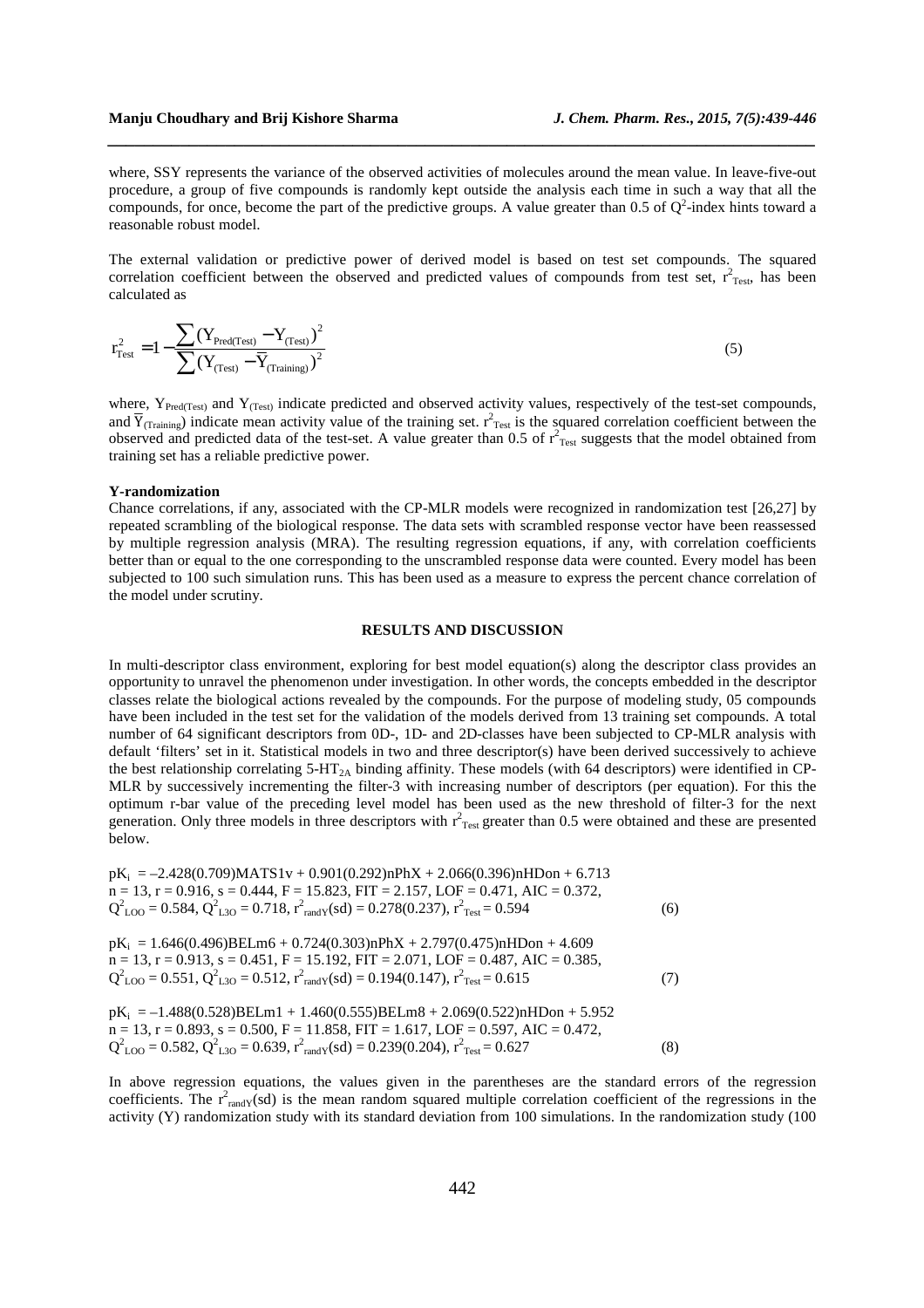simulations per model), none of the identified models has shown any chance correlation. The signs of the regression coefficients suggest the direction of influence of explanatory variables in the models.

*\_\_\_\_\_\_\_\_\_\_\_\_\_\_\_\_\_\_\_\_\_\_\_\_\_\_\_\_\_\_\_\_\_\_\_\_\_\_\_\_\_\_\_\_\_\_\_\_\_\_\_\_\_\_\_\_\_\_\_\_\_\_\_\_\_\_\_\_\_\_\_\_\_\_\_\_\_\_*

The descriptor, MATS1v, in above models is lone representative of 2D-AUTO class of Dragon descriptors. The 2D-AUTO descriptors have their origin in autocorrelation of topological structure of Broto-Moreau (ATS), of Moran (MATS) and of Geary (GATS). The computation of these descriptors involves the summation of different autocorrelation functions corresponding to the different fragment lengths and lead to different autocorrelation vectors corresponding to the lengths of the structural fragments. Also a weighting component in terms of a physicochemical property has been embedded in these descriptors. As a result, these descriptors address the topology of the structure or parts thereof in association with a selected physicochemical property. In these descriptors' nomenclature, the penultimate character, a number, indicates the number of consecutively connected edges considered in its computation and is called as the autocorrelation vector of lag k (corresponding to the number of edges in the unit fragment). The very last character of the descriptor's nomenclature indicates the physicochemical property considered in the weighting component for its computation. The participated descriptor, MATS1v, is the Moran autocorrelation of lag 1 weighted by atomic van der Waals volumes and it correlates negatively to the activity. The negative correlation suggest the unfavorable conditions associated with lag 1 weighted by atomic van der Waals volumes.

Descriptors BELm1, BELm6 and BELm8 are BCUT class descriptors. The BCUT descriptors are the first 8 highest and the lowest absolute eigenvalues, BEHwk and BELwk, respectively, for the modified Burden adjacency matrix. Here w refers to the atomic property and k to the eigenvalue rank. The ordered sequence of the highest and the lowest eigen values reflect upon the relevant aspects of molecular structure, useful for similarity searching.

All the emerged descriptors, BELm1, BELm6 and BELm8, represent the atomic masses weighted lowest eigenvalues n.1, 6 and 8, respectively of Burden matrix. The descriptor BELm1 have shown negative correlation and BELm6 and BELm8 positive correlation to the binding activity advocating that a lower of descriptor BELm1 and higher values of descriptors BELm6 and BELm8 would be favorable to the activity.

The remaining participated descriptors, nPhX and nHDon in above models belong to FUNC class. The functional class descriptors are molecular descriptors based on the counting of the chemical functional groups. The descriptor nPhX represents number of halogen atoms (X) on aromatic ring. Descriptor nHDon accounts for the number of donor atoms (nitrogen and oxygen) for H-bonds. The positive contribution of both of these descriptors, nPhX and nHDon, to the activity recommends more number of halogen atoms (X) on aromatic ring and donor atoms (nitrogen and oxygen) for H-bonds in a molecule for elevated binding affinity of titled compounds.

The three descriptor models discussed above have accounted for up to 83.90 percent variance in the observed activities. The values greater than 0.5 of  $Q^2$ -index is in accordance to a reasonable robust QSAR model. The pK<sub>i</sub> values of training set compounds calculated using Equations (6) to (8) have been included in Table 1. These models are validated with an external test set of five compounds listed in Table 1. The predictions of the test set compounds based on external validation are found to be satisfactory as reflected in the test set  $r^2$  ( $r^2_{\text{Test}}$ ) values and the predicted activity values are also reported in Table 1. The plot showing goodness of fit between observed and calculated activities for the training and test set compounds is given in Figure 1.

**Table 1: Structures<sup>a</sup> and observed and modeled binding activities of new 5-HT4 receptor ligands** 

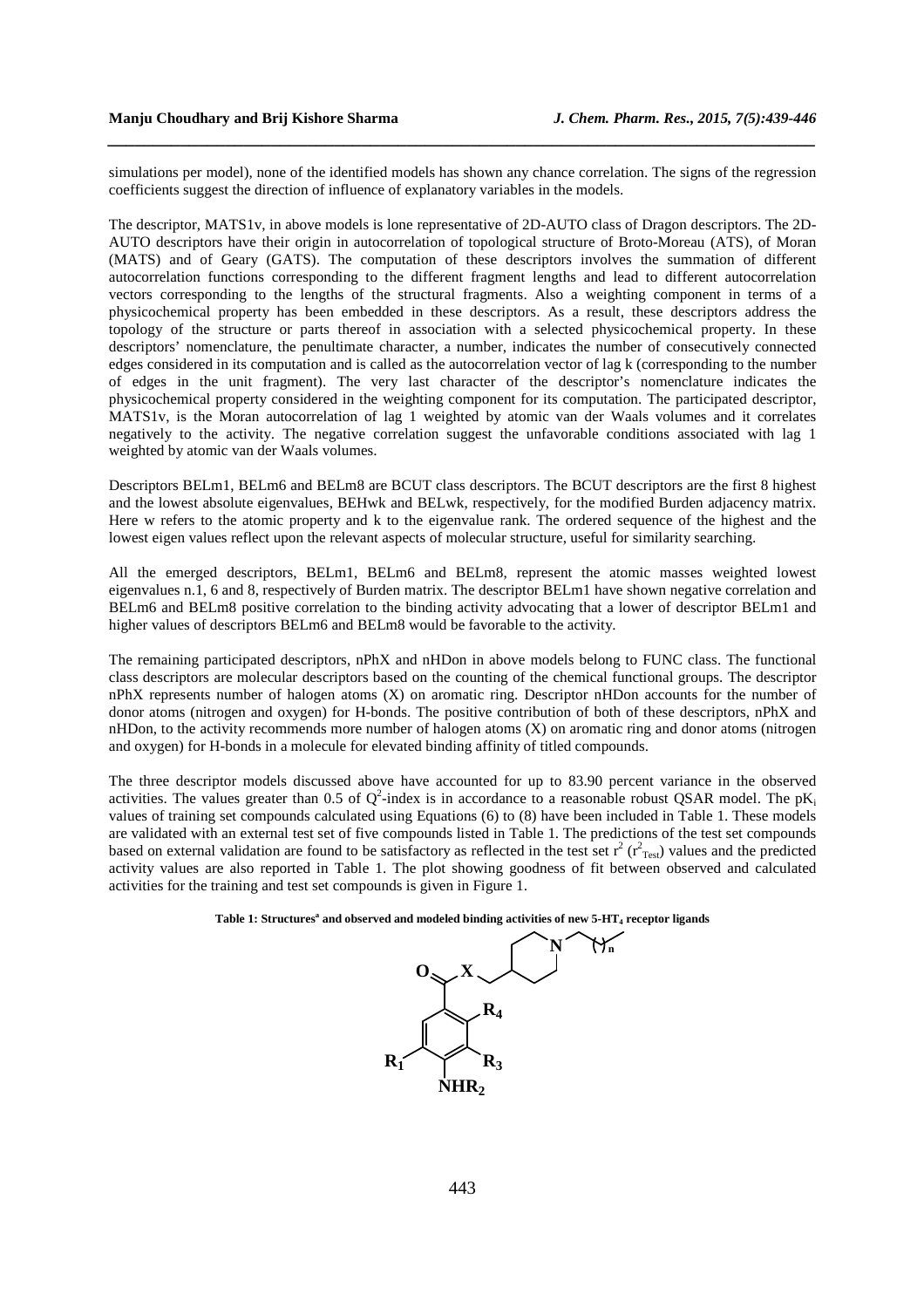|                 |                 |                 |                                    |                  |          |                | $pK_i$     |           |           |           |
|-----------------|-----------------|-----------------|------------------------------------|------------------|----------|----------------|------------|-----------|-----------|-----------|
| Cpd.            | $R_1$           | $R_2$           | $R_3$                              | $R_4$            | X        | $\mathbf n$    | $Obsd^a$ . | Calc.     |           |           |
|                 |                 |                 |                                    |                  |          |                |            | Eq. $(6)$ | Eq. $(7)$ | Eq. $(8)$ |
| 1 <sup>b</sup>  | I               | Н               | OCH <sub>2</sub>                   | OCH <sub>2</sub> | $\Omega$ | $\overline{c}$ | 8.66       | 8.45      | 8.68      | 8.62      |
| $\overline{2}$  | H               | Н               | OCH <sub>2</sub>                   | OCH <sub>2</sub> | $\Omega$ | $\overline{c}$ | 8.85       | 7.93      | 7.95      | 8.07      |
| 3               | CN              | Н               | OCH <sub>2</sub>                   | OCH <sub>2</sub> | $\Omega$ | $\overline{c}$ | 7.48       | 7.85      | 7.95      | 8.11      |
| $\overline{4}$  | H               | CH <sub>3</sub> | OCH <sub>2</sub>                   | OCH <sub>2</sub> | $\Omega$ | $\overline{c}$ | 8.04       | 7.75      | 7.64      | 7.67      |
| 5               | CH <sub>3</sub> | Н               | OCH <sub>2</sub>                   | OCH <sub>2</sub> | $\Omega$ | $\overline{c}$ | 8.20       | 7.87      | 8.21      | 7.85      |
| 6 <sup>c</sup>  | Cl              | CH <sub>3</sub> | OCH <sub>2</sub>                   | OCH <sub>2</sub> | $\Omega$ | $\overline{c}$ | 8.70       | 8.54      | 8.34      | 8.21      |
| 7               | Br              | CH <sub>3</sub> | OCH <sub>2</sub>                   | OCH <sub>2</sub> | $\Omega$ | $\overline{c}$ | 8.35       | 8.38      | 8.34      | 8.27      |
| 8 <sup>c</sup>  | Ī               | CH <sub>3</sub> | OCH <sub>2</sub>                   | OCH <sub>2</sub> | $\Omega$ | $\overline{c}$ | 8.13       | 8.14      | 8.32      | 8.27      |
| 9               | <b>CN</b>       | CH <sub>3</sub> | OCH <sub>2</sub>                   | OCH <sub>2</sub> | $\Omega$ | $\overline{c}$ | 7.43       | 7.64      | 7.65      | 7.70      |
| 10              | Н               | Н               | Н                                  | OCH <sub>3</sub> | $\Omega$ | $\overline{c}$ | 7.30       | 7.93      | 7.95      | 8.08      |
| 11 <sup>c</sup> | Н               | Н               | OCH <sub>3</sub>                   | Н                | $\Omega$ | $\overline{c}$ | 8.62       | 7.93      | 7.95      | 8.03      |
| 12              | Н               | Н               | OCH <sub>3</sub>                   | Н                | N        | $\overline{c}$ | 5.06       | 5.09      | 5.15      | 5.15      |
| 13              | Н               | Н               | OCH <sub>3</sub>                   | Н                | $\Omega$ | 1              | 7.77       | 8.01      | 7.95      | 7.41      |
| 14              | Н               | Н               | OCH <sub>3</sub>                   | Н                | $\Omega$ | 3              | 7.92       | 7.85      | 7.95      | 8.14      |
| 15              | F               | H               | OCH <sub>2</sub>                   | OCH <sub>2</sub> | $\Omega$ | $\overline{2}$ | 8.68       | 8.85      | 8.68      | 8.43      |
| 16              | H               | Н               | OCH <sub>2</sub> F                 | Н                | $\Omega$ | $\overline{c}$ | 7.77       | 7.93      | 7.41      | 8.00      |
| 17 <sup>c</sup> | H               | H               | O(CH <sub>2</sub> ) <sub>2</sub> F | H                | $\Omega$ | $\overline{c}$ | 7.96       | 7.85      | 7.95      | 8.04      |
| 18 <sup>c</sup> | NO <sub>2</sub> | Н               | OCH <sub>2</sub>                   | OCH <sub>2</sub> | O        | $\overline{c}$ | 8.11       | 7.71      | 7.95      | 8.22      |

*\_\_\_\_\_\_\_\_\_\_\_\_\_\_\_\_\_\_\_\_\_\_\_\_\_\_\_\_\_\_\_\_\_\_\_\_\_\_\_\_\_\_\_\_\_\_\_\_\_\_\_\_\_\_\_\_\_\_\_\_\_\_\_\_\_\_\_\_\_\_\_\_\_\_\_\_\_\_*

*<sup>a</sup>Reference [17], <sup>b</sup> SB 207710, <sup>c</sup>Compounds included in test set.* 

#### Table 2: Dragon descriptor classes<sup>a</sup> used along with their definition and scope for modeling the binding affinity

| Descriptor class (acronyms)                         | Definition and scope                                                                                        |  |  |  |  |  |
|-----------------------------------------------------|-------------------------------------------------------------------------------------------------------------|--|--|--|--|--|
| Constitutional (CONST)                              | Dimensionless or 0D descriptors; independent from molecular connectivity and conformations                  |  |  |  |  |  |
| Topological (TOPO)                                  | 2D-descriptor from molecular graphs and independent conformations                                           |  |  |  |  |  |
| Molecular walk counts (MWC)                         | 2D-descriptors representing self-returning walks counts of different lengths                                |  |  |  |  |  |
| Modified<br>Burden eigenvalues                      | 2D-descriptors representing positive and negative eigenvalues of the adjacency matrix, weights the diagonal |  |  |  |  |  |
| (BCUT)                                              | elements and atoms                                                                                          |  |  |  |  |  |
| Galvez<br>topological<br>charge<br>indices (GALVEZ) | 2D-descriptors representing the first 10 eigenvalues of corrected adjacency matrix                          |  |  |  |  |  |
| 2D-autocorrelations (2D-AUTO)                       | Molecular descriptors calculated from the molecular graphs by summing the products of atom weights of the   |  |  |  |  |  |
|                                                     | terminal atoms of all the paths of the considered path length (the lag)                                     |  |  |  |  |  |
| Functional groups (FUNC)                            | Molecular descriptors based on the counting of the chemical functional groups                               |  |  |  |  |  |
| Atom centered fragments (ACF)                       | Molecular descriptors based on the counting of 120 atom centered fragments, as defined by Ghose-Crippen     |  |  |  |  |  |
| Empirical (EMP)                                     | 1D-descriptors represent the counts of non-single bonds, hydrophilic groups and ratio of the number of      |  |  |  |  |  |
|                                                     | aromatic bonds and total bonds in an H-depleted molecule                                                    |  |  |  |  |  |
| Properties (PROP)                                   | 1D-descriptors representing molecular properties of a molecule                                              |  |  |  |  |  |

<sup>a</sup>Reference [19].

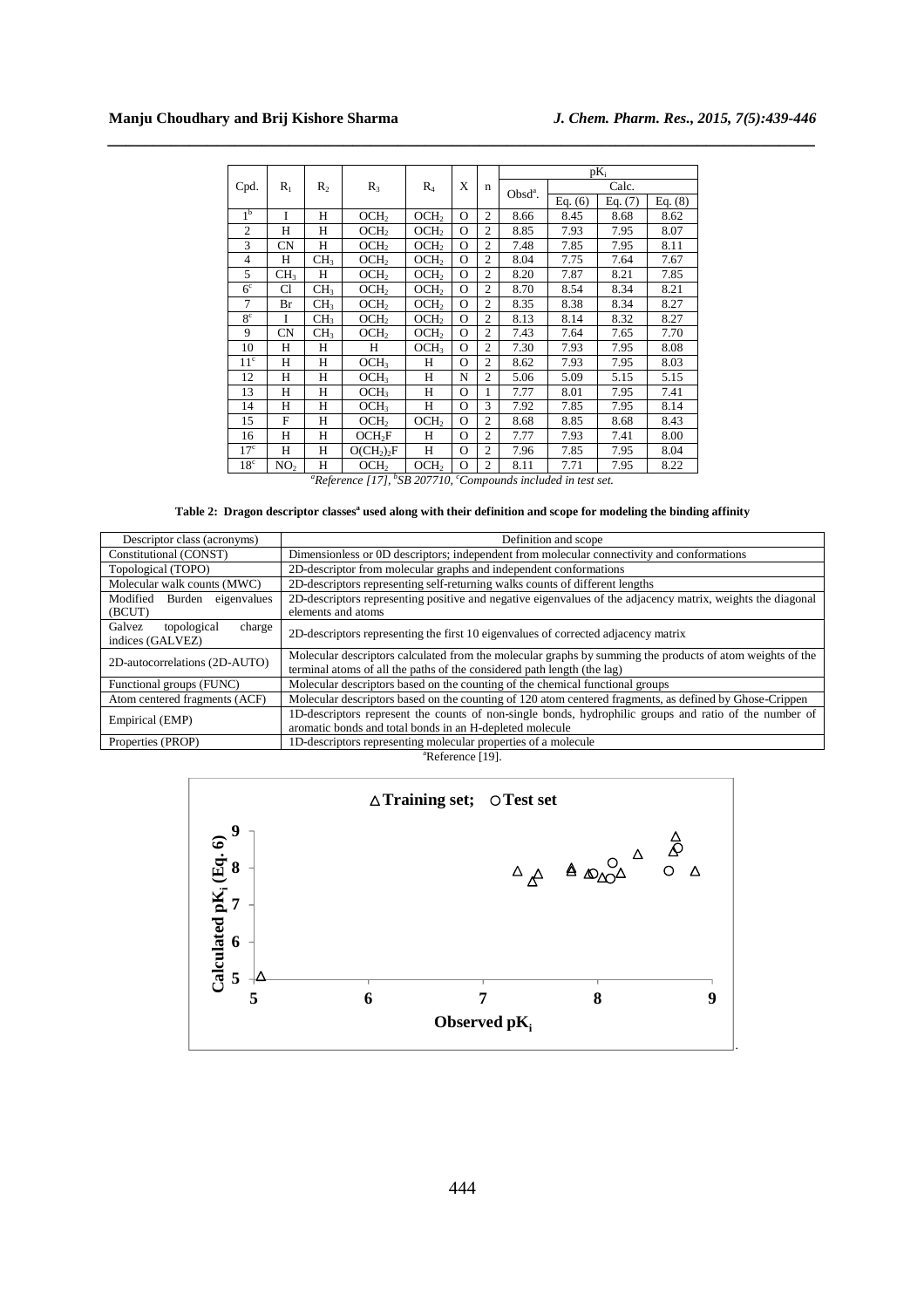

**Fig. 1: Plot of observed versus calculated pKi values of the 5-HT4 receptor radioligands** 

#### **CONCLUSION**

In conclusion, the present study has provided structure–activity relationships of the binding affinities of radioligands to 5-HT4 receptor in terms of structural requirements. The binding affinity has, therefore become the function of the cumulative effect of different structural features which were identified in terms of individual descriptors.

In order to improve the  $5-HT_4$  receptor binding affinity of a compound, more number of halogen atoms  $(X)$  on aromatic ring and donor atoms (nitrogen and oxygen) for H-bonds in a molecule are recommended by descriptors nPhX and nHDon. Atomic properties (mass and van der Waals volume) have shown prevalence in terms of associations of masses to the lowest eigenvalues n.1, 6 and 8 of Burden matrix (BELm1, BELm6 and BELm8) and van der Waals volume to path length 1 of Moran autocorrelation (MATS1v). A lower values of descriptors MATS1v and BELm1 and higher values of descriptors BELm6 and BELm8 would be beneficiary to the activity. The derived models and participating descriptors in them have suggested that the ligands based on SB 207710 have sufficient scope for further modification.

### **Acknowledgements**

Authors are thankful to their Institution for providing necessary facilities to complete this study. Manju Choudhary is thankful to the Council of Scientific and Industrial Research (CSIR), New Delhi, India for provision of a senior research fellowship.